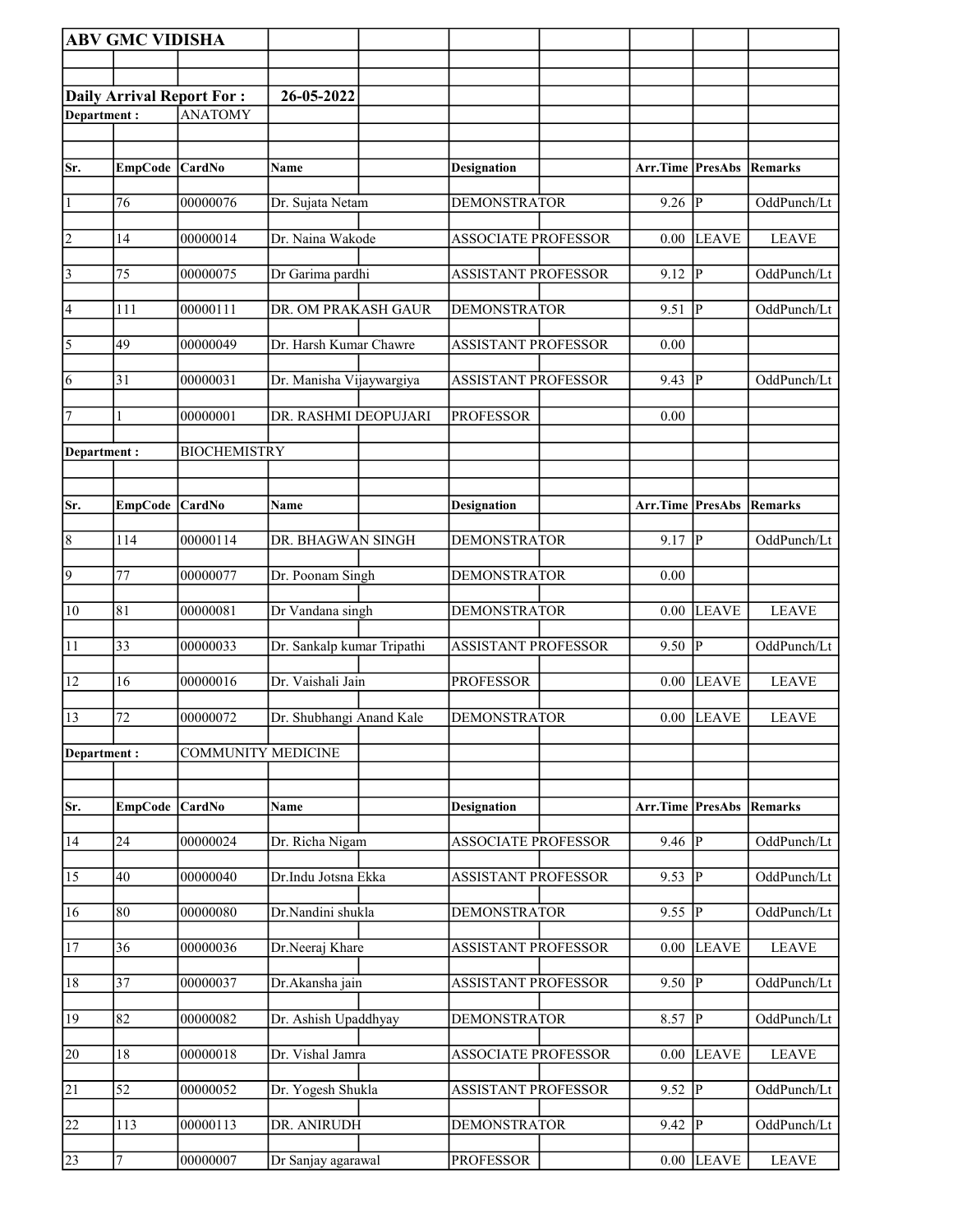| $\overline{24}$ | 118            | 00000118                 | Shobhana yadav              | <b>DEMONSTRATOR</b>        | 9.49                            | lР                      | OddPunch/Lt            |
|-----------------|----------------|--------------------------|-----------------------------|----------------------------|---------------------------------|-------------------------|------------------------|
| $ 25\rangle$    | 119            | 00000119                 | Dr.Shailendra Meena         | <b>ASSISTANT PROFESSOR</b> | 9.59                            | P                       | OddPunch/Lt            |
| Department :    |                | <b>DEAN</b>              |                             |                            |                                 |                         |                        |
|                 |                |                          |                             |                            |                                 |                         |                        |
| Sr.             | <b>EmpCode</b> | <b>CardNo</b>            | Name                        | <b>Designation</b>         | Arr.Time                        | <b>PresAbs</b>          | Remarks                |
| 26              | 97             | 00000097                 | DR. Sunil Nandeshwar        | <b>DEAN</b>                | 0.00                            | <b>OD</b>               | <b>OD</b>              |
| Department :    |                | <b>FORANSIC MEDICINE</b> |                             |                            |                                 |                         |                        |
| Sr.             | <b>EmpCode</b> | <b>CardNo</b>            | <b>Name</b>                 | <b>Designation</b>         | <b>Arr.Time PresAbs Remarks</b> |                         |                        |
| 27              | 85             | 00000085                 | Dr. Sharad Dohare           | <b>DEMONSTRATOR</b>        | 0.00                            | <b>LEAVE</b>            | <b>LEAVE</b>           |
|                 |                |                          |                             |                            |                                 |                         |                        |
| 28              | 35             | 00000035                 | Dr. Narendra singh patel    | <b>ASSOCIATE PROFESSOR</b> | 9.24                            | $\overline{P}$          | OddPunch/Lt            |
| 29              | 112            | 00000112                 | DR. POOJA TIWARI            | <b>DEMONSTRATOR</b>        | 0.00                            | <b>LEAVE</b>            | <b>LEAVE</b>           |
| 30              | 126            | 00000126                 | Dr. Vivek kumar Chouksey    | <b>ASSISTANT PROFESSOR</b> | 9.44                            | P                       | OddPunch/Lt            |
| 31              | 54             | 00000054                 | Dr.Manish Nigam             | <b>PROFESSOR</b>           | 0.00                            |                         |                        |
| Department :    |                | MICROBIOLOGY             |                             |                            |                                 |                         |                        |
|                 |                |                          |                             |                            |                                 |                         |                        |
| Sr.             | <b>EmpCode</b> | <b>CardNo</b>            | <b>Name</b>                 | <b>Designation</b>         | Arr.Time                        |                         | <b>PresAbs Remarks</b> |
| 32              | 79             | 00000079                 | Dr.Prashant kumar bhakoriya | <b>DEMONSTRATOR</b>        | 0.00                            |                         |                        |
| 33              | 4              | 00000004                 | Dr Avinash laghave          | <b>PROFESSOR</b>           | 0.00                            | LEAVE                   | <b>LEAVE</b>           |
| 34              | 106            | 00000106                 | Dr.Aarti Jain               | <b>ASSOCIATE PROFESSOR</b> | 9.51                            | $\overline{P}$          | OddPunch/Lt            |
| 35              | 125            | 00000125                 | DR.Himanshi Bansal          | ASSISTANT PROFESSOR        | 9.51                            | $\overline{P}$          | OddPunch/Lt            |
| 36              | 88             | 00000088                 | Dr. Sanjay Singh            | <b>ASSISTANT PROFESSOR</b> | 9.05                            | $\overline{\mathbb{P}}$ | OddPunch/Lt            |
| 37              | 110            | 00000110                 | DR, RAGINI DANGI            | <b>DEMONSTRATOR</b>        | 9.52                            | lР                      | OddPunch/Lt            |
| Department:     |                | PATHOLOGY                |                             |                            |                                 |                         |                        |
|                 |                |                          |                             |                            |                                 |                         |                        |
| Sr.             | <b>EmpCode</b> | CardNo                   | Name                        | <b>Designation</b>         | Arr.Time                        | PresAbs                 | Remarks                |
| 38              | 78             | 00000078                 | Dr. Rajnikant ahirwar       | <b>DEMONSTRATOR</b>        | 0.00                            | <b>LEAVE</b>            | <b>LEAVE</b>           |
| $\overline{39}$ | 128            | 00000128                 | DR.PREETI MANDLOI           | <b>ASSISTANT PROFESSOR</b> | 0.00                            | <b>LEAVE</b>            | <b>LEAVE</b>           |
| 40              | 6              | 00000006                 | Dr Gopal krishna sawke      | <b>PROFESSOR</b>           | 0.00                            | <b>LEAVE</b>            | <b>LEAVE</b>           |
| 41              | 48             | 00000048                 | Dr.Pratibha Meena           | <b>ASSISTANT PROFESSOR</b> | 9.55  P                         |                         | OddPunch/Lt            |
| 42              | 17             | 00000017                 | Dr. Tina Rai                | <b>ASSOCIATE PROFESSOR</b> | 0.00                            |                         |                        |
| 43              | 51             | 00000051                 | Dr. Lal Pranay singh        | <b>ASSISTANT PROFESSOR</b> | 0.00                            | <b>LEAVE</b>            | <b>LEAVE</b>           |
| 44              | 83             | 00000083                 | Dr.Fuzail Ahmad             | <b>DEMONSTRATOR</b>        | 0.00                            | <b>LEAVE</b>            | <b>LEAVE</b>           |
| 45              | 84             | 00000084                 | Dr. Sunil Nagar             | <b>DEMONSTRATOR</b>        | 0.00                            | <b>LEAVE</b>            | <b>LEAVE</b>           |
|                 |                |                          |                             |                            |                                 |                         |                        |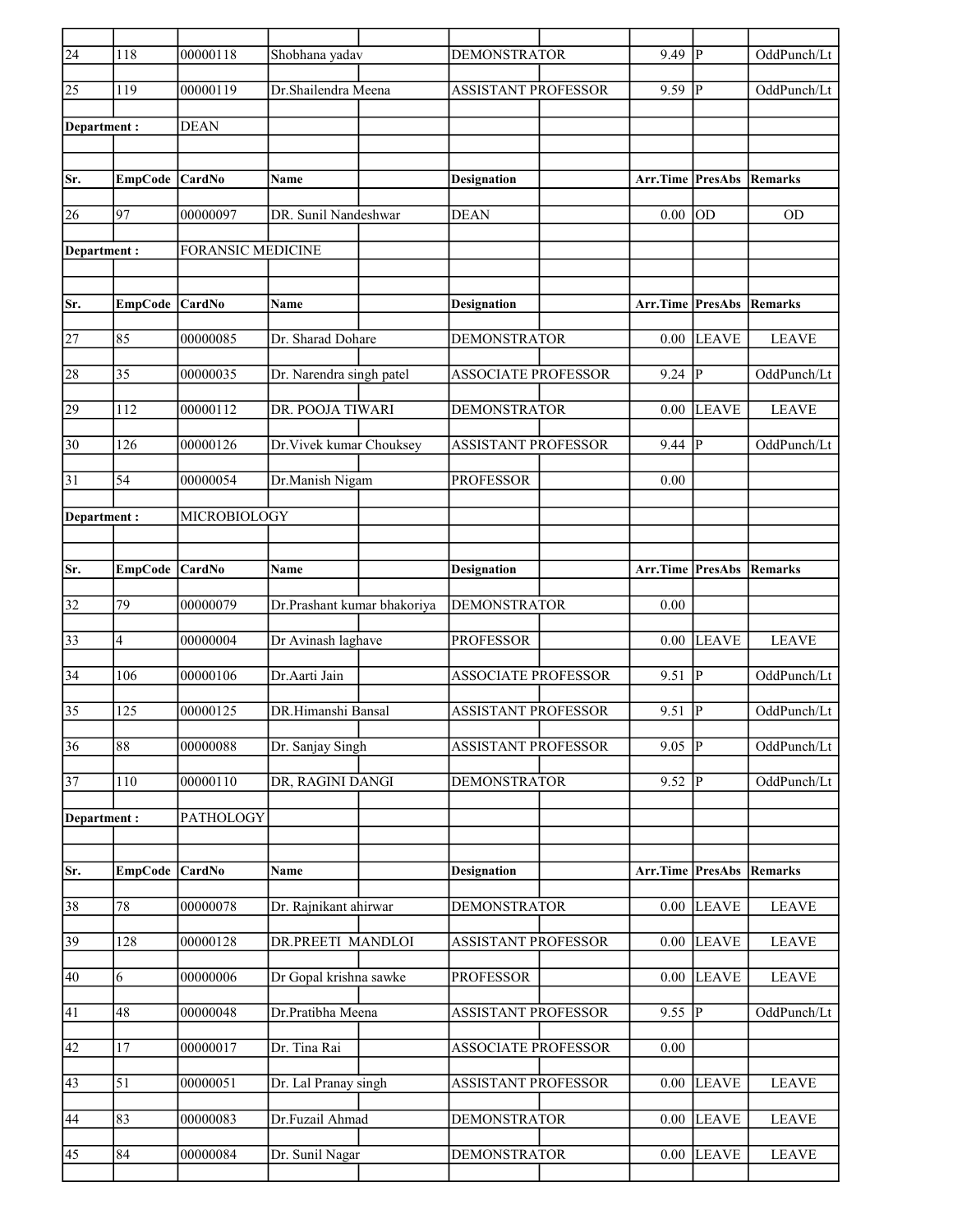| Department:     |         | PHARAMCOLOGY  |                         |                            |                         |                |                |
|-----------------|---------|---------------|-------------------------|----------------------------|-------------------------|----------------|----------------|
|                 |         |               |                         |                            |                         |                |                |
| Sr.             | EmpCode | <b>CardNo</b> | <b>Name</b>             | <b>Designation</b>         | Arr.Time                | <b>PresAbs</b> | Remarks        |
|                 |         |               |                         |                            |                         |                |                |
| 46              | 73      | 00000073      | Dr. Sudhir Kumar Jain   | <b>ASSISTANT PROFESSOR</b> | 9.46                    | $\overline{P}$ | OddPunch/Lt    |
|                 |         |               |                         |                            |                         |                |                |
| 47              | 74      | 00000074      | Dr. Raina Jain          | <b>ASSISTANT PROFESSOR</b> | 0.00                    | <b>LEAVE</b>   | <b>LEAVE</b>   |
| 48              | 22      | 00000022      | Dr Akhilesh kumar       | <b>PROFESSOR</b>           | 7.36                    | IР             | OddPunch       |
|                 |         |               |                         |                            |                         |                |                |
| Department:     |         | PHYSIOLOGY    |                         |                            |                         |                |                |
|                 |         |               |                         |                            |                         |                |                |
|                 |         |               |                         |                            |                         |                |                |
| lSr.            | EmpCode | <b>CardNo</b> | <b>Name</b>             | <b>Designation</b>         | <b>Arr.Time PresAbs</b> |                | <b>Remarks</b> |
| 49              | 15      | 00000015      | Dr. Mona Kharbanda      | <b>ASSOCIATE PROFESSOR</b> | 0.00                    | <b>LEAVE</b>   | <b>LEAVE</b>   |
|                 |         |               |                         |                            |                         |                |                |
| 50              | 71      | 00000071      | Dr. Parul Sharma        | <b>DEMONSTRATOR</b>        | 0.00                    |                |                |
|                 |         |               |                         |                            |                         |                |                |
| 51              | 70      | 00000070      | Dr. Pankaj Kumar Sharma | <b>DEMONSTRATOR</b>        | 0.00                    |                |                |
|                 | 8       | 00000008      | Dr Suman rai            | <b>PROFESSOR</b>           | 0.00                    | LEAVE          | <b>LEAVE</b>   |
| 52              |         |               |                         |                            |                         |                |                |
| 53              | 115     | 00000115      | Dr. SOBHARAN MEENA      | <b>DEMONSTRATOR</b>        | 9.37                    | lр             | OddPunch/Lt    |
|                 |         |               |                         |                            |                         |                |                |
| $\overline{54}$ | 32      | 00000032      | Dr.Brajesh sharma       | <b>ASSISTANT PROFESSOR</b> | 9.55                    | lР             | OddPunch/Lt    |
|                 |         |               |                         |                            |                         |                |                |
| 55              | 108     | 00000108      | Dr.Geeta Shammani       | <b>ASSISTANT PROFESSOR</b> | 9.48                    | IР             | OddPunch/Lt    |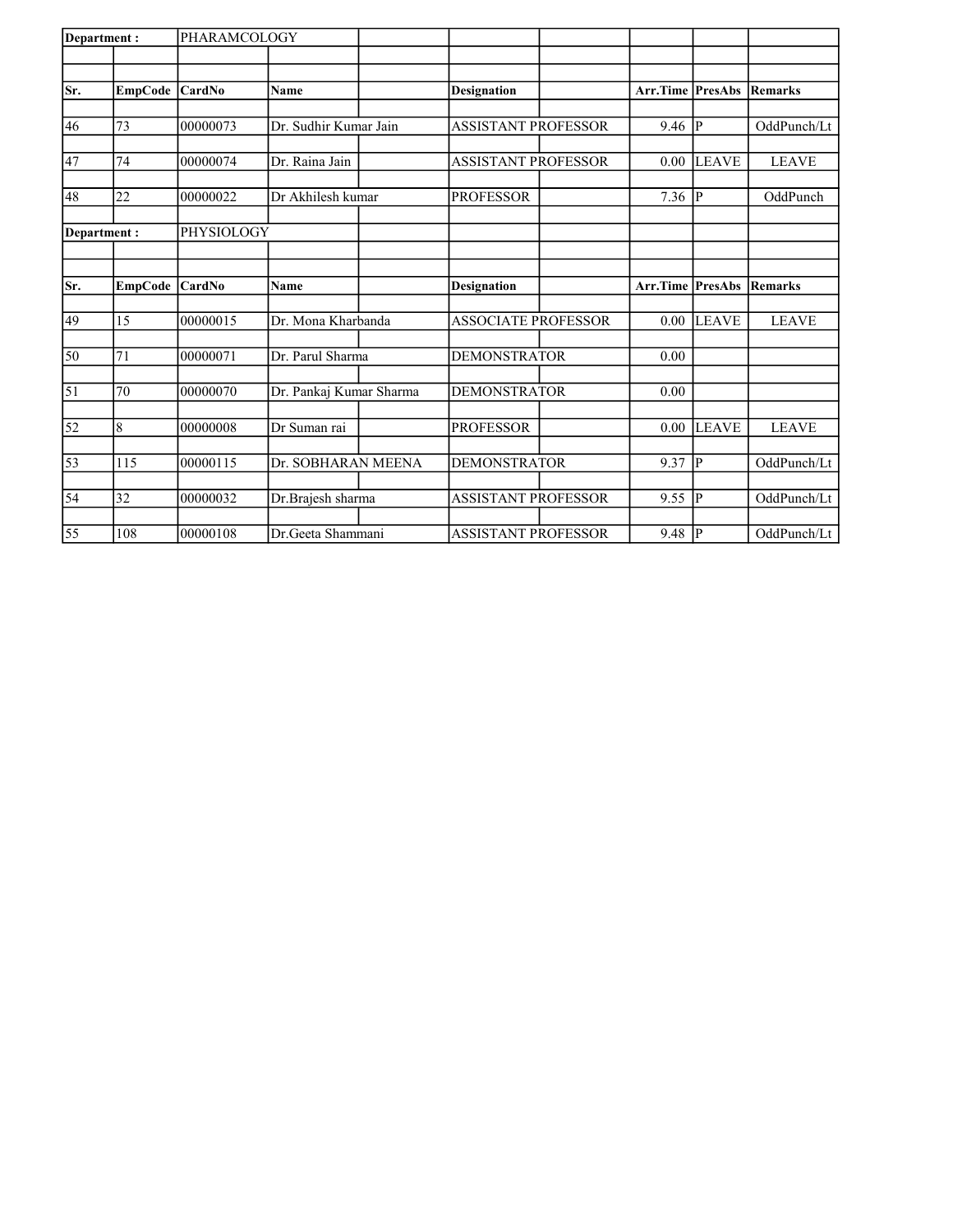|                 | <b>ABV GMC VIDISHA</b> |                                  |                            |                                           |                                 |                         |                |
|-----------------|------------------------|----------------------------------|----------------------------|-------------------------------------------|---------------------------------|-------------------------|----------------|
|                 |                        |                                  |                            |                                           |                                 |                         |                |
|                 |                        | <b>Daily Arrival Report For:</b> | 26-05-2022                 |                                           |                                 |                         |                |
| Department:     |                        | <b>ANESTHESIA</b>                |                            |                                           |                                 |                         |                |
|                 |                        |                                  |                            |                                           |                                 |                         |                |
| Sr.             | EmpCode CardNo         |                                  | Name                       | <b>Designation</b>                        | Arr.Time PresAbs                |                         | Remarks        |
| $\vert$ 1       | 127                    | 00000127                         |                            | DR.JYOTI RAGHUWANSHI ASSISTANT PROFESSOR  | 9.36                            | P                       | OddPunch/Lt    |
| $\overline{2}$  | 57                     | 00000057                         | Dr. Vinyak Gour            | <b>ASSOCIATE PROFESSOR</b>                | 9.47                            | P                       | OddPunch/Lt    |
| $\vert$ 3       | 58                     | 00000058                         | Dr.Sevras Hingwe           | <b>ASSISTANT PROFESSOR</b>                |                                 | $0.00$ LEAVE            | <b>LEAVE</b>   |
| $\vert 4 \vert$ | 59                     | 00000059                         | Dr.Chandrakant             | <b>ASSISTANT PROFESSOR</b>                | 8.59                            | $ {\bf P} $             | Lt/Erl         |
| Department:     |                        | <b>DEAN OFFICE</b>               |                            |                                           |                                 |                         |                |
| Sr.             | EmpCode CardNo         |                                  | <b>Name</b>                | <b>Designation</b>                        | Arr.Time PresAbs                |                         | Remarks        |
| $\sqrt{5}$      | 104                    | 00000104                         | Mukesh Kumar               | <b>ADMIN</b>                              | $9.12$ P                        |                         | OddPunch/Lt    |
| 12              | 101                    | 00000101                         | <b>Bhim Singh Parmar</b>   | <b>ADMIN</b>                              | $9.24$ P                        |                         | OddPunch/Lt    |
| 13              | 102                    | 00000102                         | Amit Singh Parihar         | <b>ADMIN</b>                              | 0.00                            |                         |                |
| 14              | 103                    | 00000103                         | Namrata Jogdand            | <b>ADMIN</b>                              | $9.30$ P                        |                         | OddPunch/Lt    |
| Department:     |                        | <b>DENTISTRY</b>                 |                            |                                           |                                 |                         |                |
|                 |                        |                                  |                            |                                           |                                 |                         |                |
| Sr.             | EmpCode CardNo         |                                  | Name                       | <b>Designation</b>                        | Arr.Time PresAbs                |                         | Remarks        |
| 15              | 131                    | 00000131                         |                            | DR. HEERALAL CHOKOTIY ASSISTANT PROFESSOR | $0.00\,$                        |                         |                |
| 16              | 64                     | 00000064                         | Dr.Rishi Thukral           | <b>ASSOCIATE PROFESSOR</b>                | 9.38                            | $\overline{\mathbb{P}}$ | Lt/Erl         |
| 17              | 116                    | 00000116                         | Dr.Bharat jayant sumbh     | <b>PROFESSOR</b>                          | 8.52 P                          |                         | OddPunch/Lt    |
| Department:     |                        | <b>DERMATOLOGY</b>               |                            |                                           |                                 |                         |                |
| Sr.             | <b>EmpCode</b>         | CardNo                           | Name                       | <b>Designation</b>                        | Arr.Time                        | PresAbs                 | <b>Remarks</b> |
| 18              | 100                    | 00000100                         | Dr.sourabh jain            | <b>ASSOCIATE PROFESSOR</b>                | 7.43 $\vert \overline{P} \vert$ |                         | Erl            |
| Department:     |                        | E.N.T.                           |                            |                                           |                                 |                         |                |
|                 |                        |                                  |                            |                                           |                                 |                         |                |
| Sr.             | EmpCode CardNo         |                                  | Name                       | <b>Designation</b>                        | Arr.Time PresAbs                |                         | Remarks        |
| 19              | 56                     | 00000056                         | Dr. Aditya Gargav          | <b>ASSOCIATE PROFESSOR</b>                | $9.11$ P                        |                         | OddPunch/Lt    |
| 20              | 27                     | 00000027                         | Dr. Shiv Kumar Raghuwanshi | <b>PROFESSOR</b>                          | 0.00                            | <b>LEAVE</b>            | <b>LEAVE</b>   |
| Department:     |                        | <b>MEDICINE</b>                  |                            |                                           |                                 |                         |                |
| Sr.             | <b>EmpCode</b>         | CardNo                           | Name                       | <b>Designation</b>                        | Arr.Time PresAbs                |                         | Remarks        |
| 21              | 12                     | 00000012                         | Dr Preshant shrivastava    | <b>PROFESSOR</b>                          | $9.42$ P                        |                         | OddPunch/Lt    |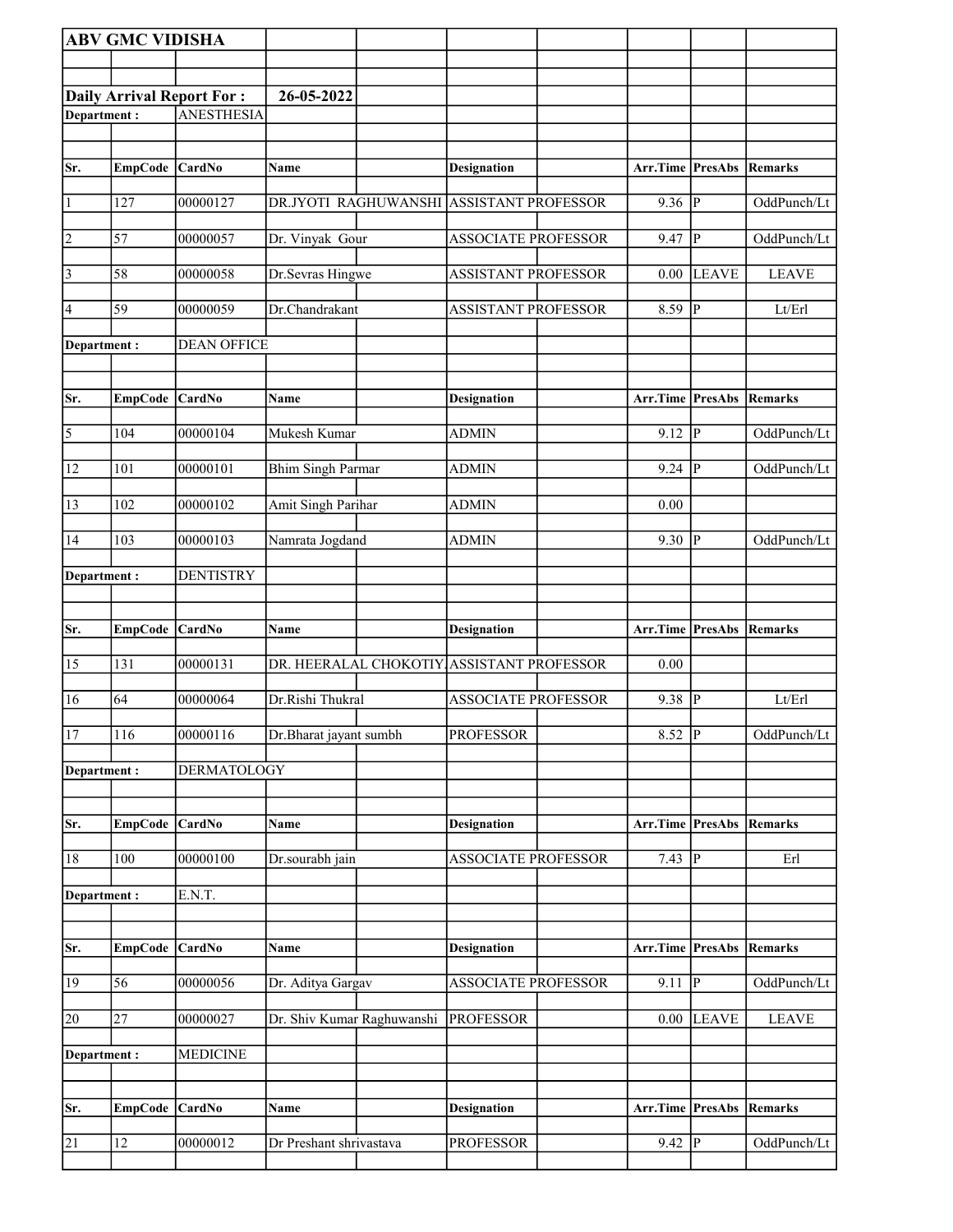| 22              | 30              | 00000030                 | Dr. Sandeep Aharwar                     | <b>ASSOCIATE PROFESSOR</b> |                     | $0.00$ LEAVE   | <b>LEAVE</b>               |
|-----------------|-----------------|--------------------------|-----------------------------------------|----------------------------|---------------------|----------------|----------------------------|
| $\overline{23}$ | 129             | 00000129                 | Dr. Mahendra pratap Singh               | <b>ASSISTANT PROFESSOR</b> | 9.33                | P              | Lt/Erl                     |
| 24              | 23              | 00000023                 | Dr. Arvind Chouhan                      | <b>ASSOCIATE PROFESSOR</b> | 0.00                |                |                            |
| $\overline{25}$ | $\overline{50}$ | 00000050                 | Dr.vinod Dangi                          | <b>ASSISTANT PROFESSOR</b> | 9.49                | P              | Lt/Erl                     |
| Department:     |                 | <b>OBST. &amp; GYNEE</b> |                                         |                            |                     |                |                            |
|                 |                 |                          |                                         |                            |                     |                |                            |
| Sr.             | EmpCode CardNo  |                          | <b>Name</b>                             | <b>Designation</b>         | Arr.Time PresAbs    |                | Remarks                    |
| 26              | 96              | 00000096                 | DR. Sudha Chourasia                     | <b>PROFESSOR</b>           | 0.00                | <b>LEAVE</b>   | <b>LEAVE</b>               |
| $\overline{27}$ | 42              | 00000042                 | Dr. Mridula singh                       | <b>ASSISTANT PROFESSOR</b> | 0.00                | <b>LEAVE</b>   | <b>LEAVE</b>               |
| 28              | 41              | 00000041                 | Dr.Aarti sharma                         | <b>ASSOCIATE PROFESSOR</b> | $0.00\,$            | <b>LEAVE</b>   | <b>LEAVE</b>               |
| Department:     |                 | OPHTHALMOLOGY            |                                         |                            |                     |                |                            |
|                 |                 |                          |                                         |                            |                     |                |                            |
| Sr.             | EmpCode CardNo  |                          | <b>Name</b>                             | <b>Designation</b>         | Arr.Time PresAbs    |                | Remarks                    |
| 29              | 121             | 00000121                 | Dr.Nikhila Yadav                        | <b>ASSISTANT PROFESSOR</b> | 9.32                | $ {\bf p} $    | OddPunch/Lt                |
| $\overline{30}$ | 120             | 00000120                 | Dr.Shivcharan Lal Chadravansh PROFESSOR |                            | 9.52                | P              | OddPunch/Lt                |
| 31              | 46              | 00000046                 | Dr. Sapna Raghuwanshi                   | <b>ASSOCIATE PROFESSOR</b> | 0.00                | <b>LEAVE</b>   | <b>LEAVE</b>               |
| Department:     |                 | <b>ORTHOPEDICS</b>       |                                         |                            |                     |                |                            |
|                 |                 |                          |                                         |                            |                     |                |                            |
|                 |                 |                          |                                         |                            |                     |                |                            |
| Sr.             | EmpCode CardNo  |                          | Name                                    | <b>Designation</b>         | Arr.Time            | PresAbs        | Remarks                    |
| $\overline{32}$ | 123             | 00000123                 | Dr. Vipin kumar Mishraa                 | <b>ASSISTANT PROFESSOR</b> | 9.19                | P              | $\mathbf{Lt}/\mathbf{Erl}$ |
| $\overline{33}$ | 124             | 00000124                 | Dr.Sunil Kirar                          | <b>ASSISTANT PROFESSOR</b> | 9.41                | P              | Lt/Erl                     |
| $\overline{34}$ | $\overline{55}$ | 00000055                 | Dr. Sanjay Upadhya                      | ASSOCIATE PROFESSOR        |                     | $0.00$ LEAVE   | <b>LEAVE</b>               |
| $\overline{35}$ | 20              | 00000020                 | Dr. Sanat Singh                         | <b>ASSOCIATE PROFESSOR</b> | 9.24                | $ {\bf p} $    | Lt/Erl                     |
| 36              | 10              | 00000010                 | Dr Atul varshney                        | <b>PROFESSOR</b>           | 9.50                | lP.            | OddPunch/Lt                |
| Department:     |                 | <b>PEADITRICS</b>        |                                         |                            |                     |                |                            |
|                 |                 |                          |                                         |                            |                     |                |                            |
| Sr.             | <b>EmpCode</b>  | CardNo                   | <b>Name</b>                             | <b>Designation</b>         | Arr.Time            | <b>PresAbs</b> | Remarks                    |
| $\overline{37}$ | 61              | 00000061                 | Dr.Deepak K. Uikey                      | <b>ASSOCIATE PROFESSOR</b> | $9.43 \overline{P}$ |                | OddPunch/Lt                |
| 38              | 19              | 00000019                 | Dr. D Sharad Gedam                      | <b>ASSOCIATE PROFESSOR</b> | 7.53                | lР             | OddPunch                   |
| 39              | 9               | 00000009                 | Dr Neeti agarawal                       | <b>PROFESSOR</b>           | 0.00                | <b>LEAVE</b>   | <b>LEAVE</b>               |
| 40              | 44              | 00000044                 | Dr. Priya Gogia                         | <b>ASSISTANT PROFESSOR</b> | 0.00                |                |                            |
| 41              | 60              | 00000060                 | Dr.Shiv R.k. Dubey                      | <b>ASSISTANT PROFESSOR</b> | 0.00                |                |                            |
| Department:     |                 | <b>PSYCHIATRY</b>        |                                         |                            |                     |                |                            |
|                 |                 |                          |                                         |                            |                     |                |                            |